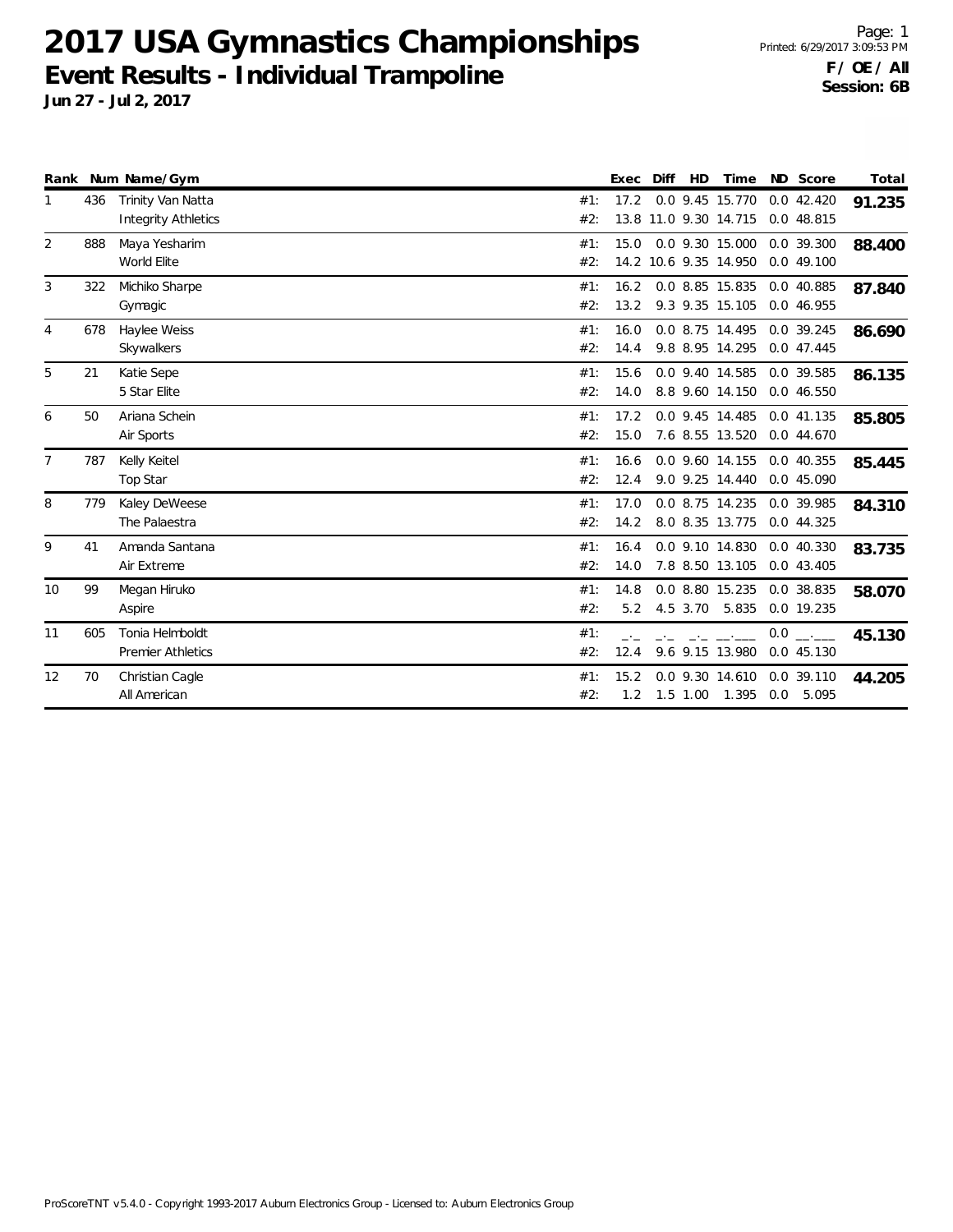# **2017 USA Gymnastics Championships Event Results - Individual Trampoline**

|    |     | Rank Num Name/Gym                                 |     | Exec Diff | HD | Time | ND Score                                                                          | Total  |
|----|-----|---------------------------------------------------|-----|-----------|----|------|-----------------------------------------------------------------------------------|--------|
|    | 711 | Samuel Choate<br><b>Stars Gymnastics</b>          |     |           |    |      | #1: 16.4 0.0 9.05 15.955 $\_\_$ 41.405<br>#2: 13.6 11.6 9.50 16.100 ___ 50.800    | 92.205 |
| 2  | 471 | Malik DePasquale<br>Legacy T&T                    |     |           |    |      | $#1: 16.8 0.0 9.50 16.245$ $\ldots$ 42.545<br>#2: 14.0 11.8 8.85 14.470 __ 49.120 | 91.665 |
| 3  | 250 | <b>Andrew Winer</b><br><b>Fairland Gymnastics</b> |     |           |    |      | $\#1$ : 16.0 0.0 9.65 15.825 __ 41.475<br>#2: 13.4 11.5 9.05 14.660 $\_\_$ 48.610 | 90.085 |
| 4  | 225 | Michael Malvone<br>ETA                            |     |           |    |      | $#1:$ 16.4 0.0 9.35 15.010 __ 40.760<br>#2: 13.4 10.3 8.75 15.520 . 47.970        | 88.730 |
| 5. | 62  | Taro Iovan<br>Airborne Colorado                   |     |           |    |      | #1: 14.4 0.0 9.20 16.090 $\ldots$ 39.690<br>#2: 12.6 10.0 7.85 14.080 . 44.530    | 84.220 |
| 6  | 905 | Alex Hampton<br>Xtreme                            | #2: |           |    |      | #1: 16.4 0.0 9.20 16.105 $\ldots$ 41.705<br>7.6 7.4 5.35 9.375 . 29.725           | 71.430 |
|    | 88  | Drake McMullen<br><b>Amplify Gymnastics</b>       | #2: | 4.0       |    |      | #1: 15.0 0.0 9.60 16.460 $\ldots$ 41.060<br>4.0 2.40 4.840 $\ldots$ 15.240        | 56.300 |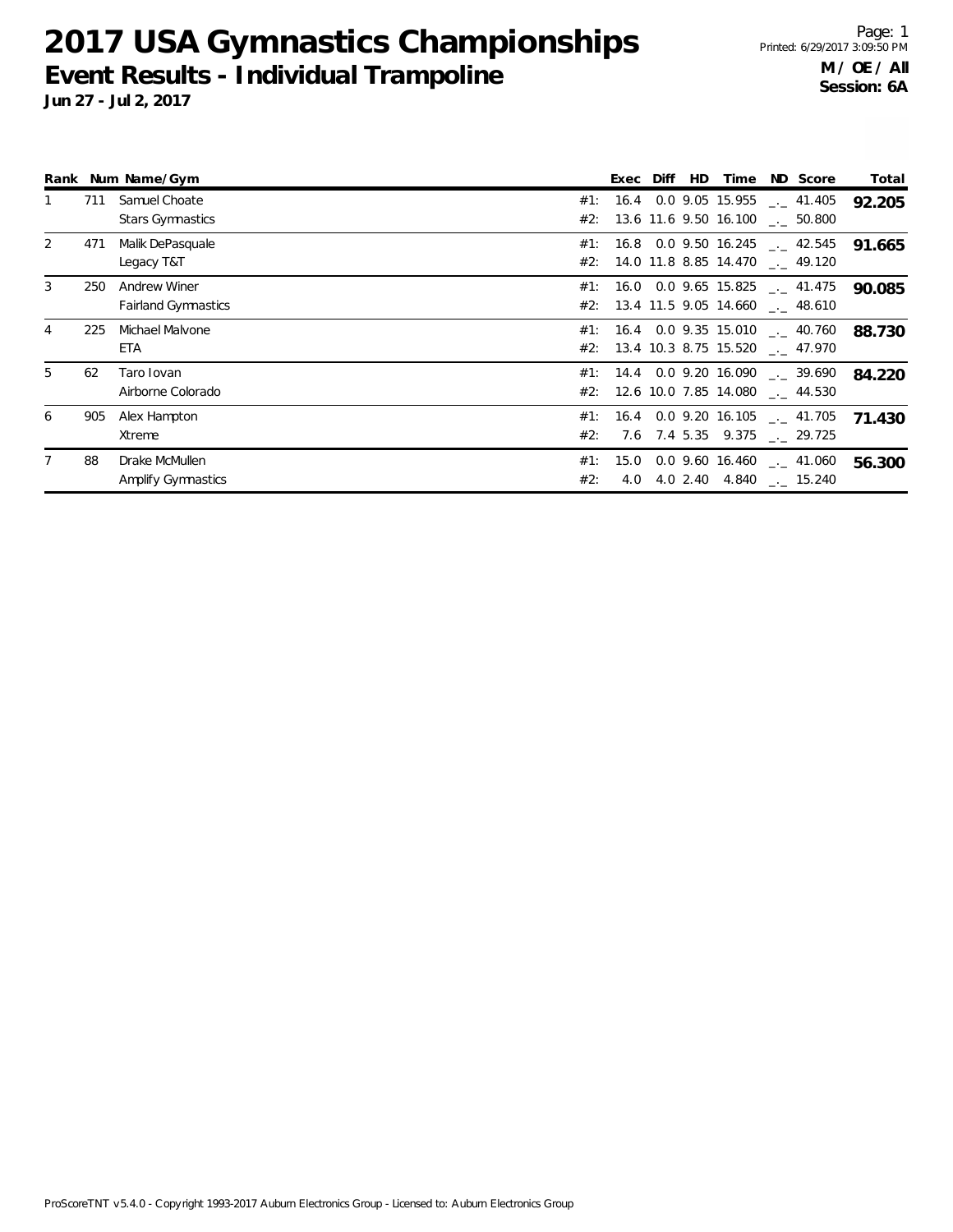### **2017 USA Gymnastics Championships Event Results - Tumbling**

**Jun 27 - Jul 2, 2017**

|    |     | Rank Num Name/Gym                  | Exec                 | Diff | ND Score                                        | Total  |
|----|-----|------------------------------------|----------------------|------|-------------------------------------------------|--------|
|    | 107 | Julia Donley<br>Capital Gymnastics | #1: 27.1<br>#2: 25.9 |      | $3.3$ $_{\sim}$ 30.400<br>3.8 . 29.700          | 60.100 |
| 2T | 120 | Kayla Kaufmann<br>CIGA             | #1: 27.1<br>#2: 23.6 |      | $3.4$ $_{--}$ 30.500<br>$1.9$ $_{-1}$ 25.500    | 56.000 |
| 3T | 99  | Megan Hiruko<br>Aspire             | #1: 27.3<br>#2: 23.4 |      | $3.4$ $_{\leftarrow}$ 30.700<br>2.5 -0.6 25.300 | 56.000 |
| 4  | 110 | Phoebe Lewis<br>Capital Gymnastics | #1: 23.9<br>#2: 22.6 |      | 3.3 -3.0 24.200<br>$1.8$ $_{\sim}$ 24.400       | 48.600 |

ProScoreTNT v5.4.0 - Copyright 1993-2017 Auburn Electronics Group - Licensed to: Auburn Electronics Group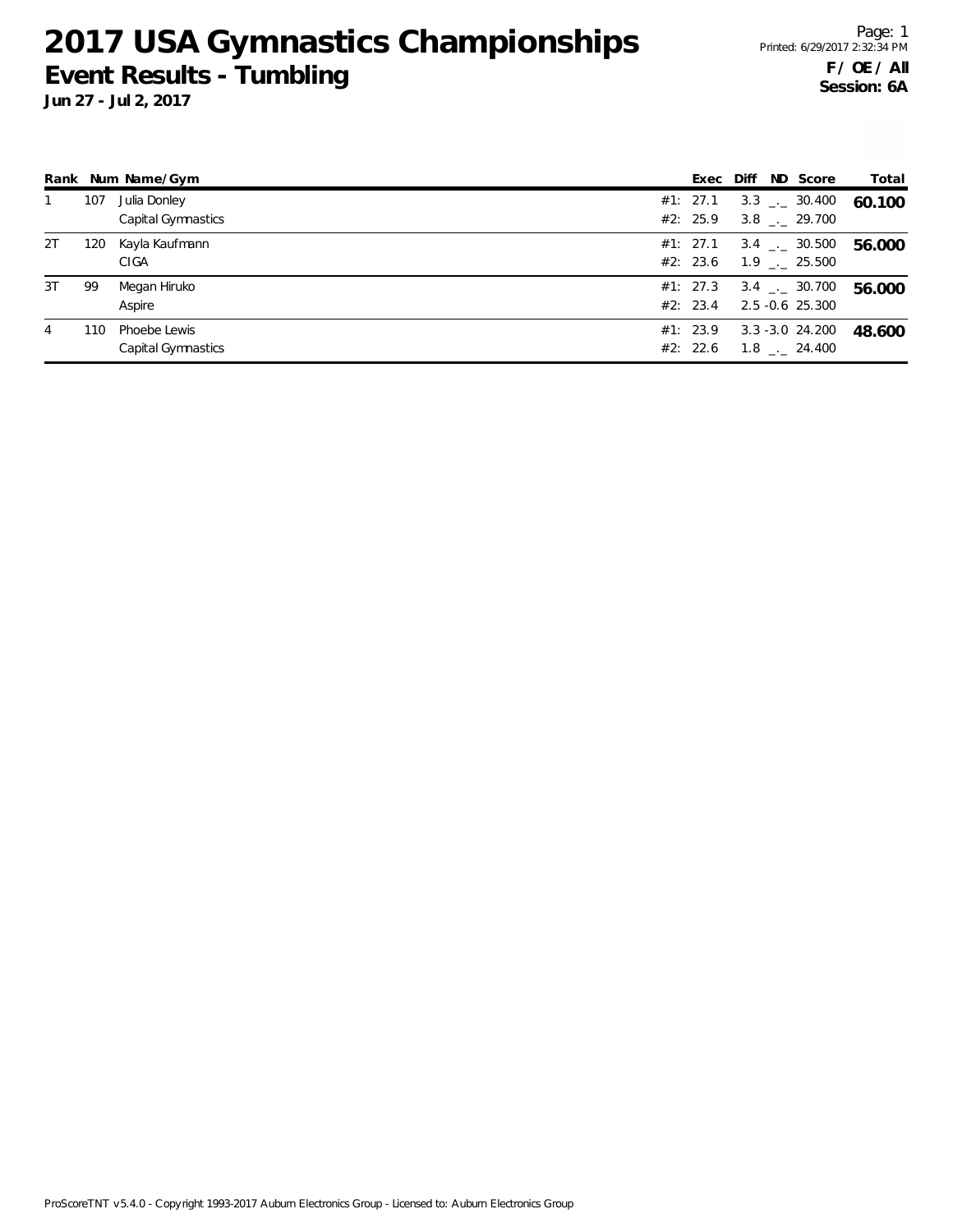#### **2017 USA Gymnastics Championships Event Results - Tumbling**

|                |     | Rank Num Name/Gym                     |     | Exec                 | Diff ND Score                                                | Total  |
|----------------|-----|---------------------------------------|-----|----------------------|--------------------------------------------------------------|--------|
|                | 822 | Ian Castrence<br>Unique Sports TNT    |     | #1: 27.2<br>#2: 27.2 | 5.5 -0.3 32.400<br>$5.1$ $_{\leftarrow}$ 32.300              | 64.700 |
| 2              | 659 | <b>Andrew Davis</b><br><b>SGT</b>     |     | #1: 25.8<br>#2: 27.6 | $5.3$ $_{\leftarrow}$ 31.100<br>4.4 $\qquad$ 32.000          | 63.100 |
| 3              | 105 | Marco Valencia<br>Cabarrus County     |     | #1: 25.4<br>#2: 26.3 | $5.2$ $_{\leftarrow}$ 30.600<br>$5.5$ $_{-}$ 31.800          | 62.400 |
| $\overline{4}$ | 17  | Dylan Bohn<br>5 Star Elite            |     | #1: 26.1<br>#2: 27.1 | $5.1$ $_{\sim}$ 31.200<br>$3.6$ $_{\leftarrow}$ 30.700       | 61.900 |
| 5              | 179 | Jeremy Darr<br>Eagle Gymnastics TX    |     | #1: 25.9<br>#2: 25.7 | $3.6$ $_{\leftarrow}$ 29.500<br>4.0 $_{\leftarrow}$ 29.700   | 59.200 |
| 6              | 111 | Zachary Pearson<br>Capital Gymnastics |     | #1: 25.7<br>#2: 26.6 | $3.2$ $_{\leftarrow}$ 28.900<br>$3.6$ $_{\leftarrow}$ 30.200 | 59.100 |
| $\overline{7}$ | 143 | Keith Eldridge<br>Dulles Gymnastics   |     | #1: 23.5<br>#2: 25.4 | $3.2 - 0.3$ 26.400<br>4.1 $\frac{1}{2}$ 29.500               | 55.900 |
| 8              | 819 | Hunter Kossover<br>Ultimate Air       |     | #1: 25.4<br>#2: 24.8 | $3.2$ $_{\leftarrow}$ 28.600<br>$1.2$ $_{\leftarrow}$ 26.000 | 54.600 |
| 9              | 18  | Ryan Bohn<br>5 Star Elite             |     | #1: 25.1<br>#2: 24.3 | 3.9 - 3.6 25.400<br>$1.2$ $_{\leftarrow}$ 25.500             | 50.900 |
| 10             | 91  | Tate Simmons<br>Amplify Gymnastics    | #2: | #1: 22.9<br>24.4     | $3.6 - 3.6$ 22.900<br>$1.1$ $_{\leftarrow}$ 25.500           | 48.400 |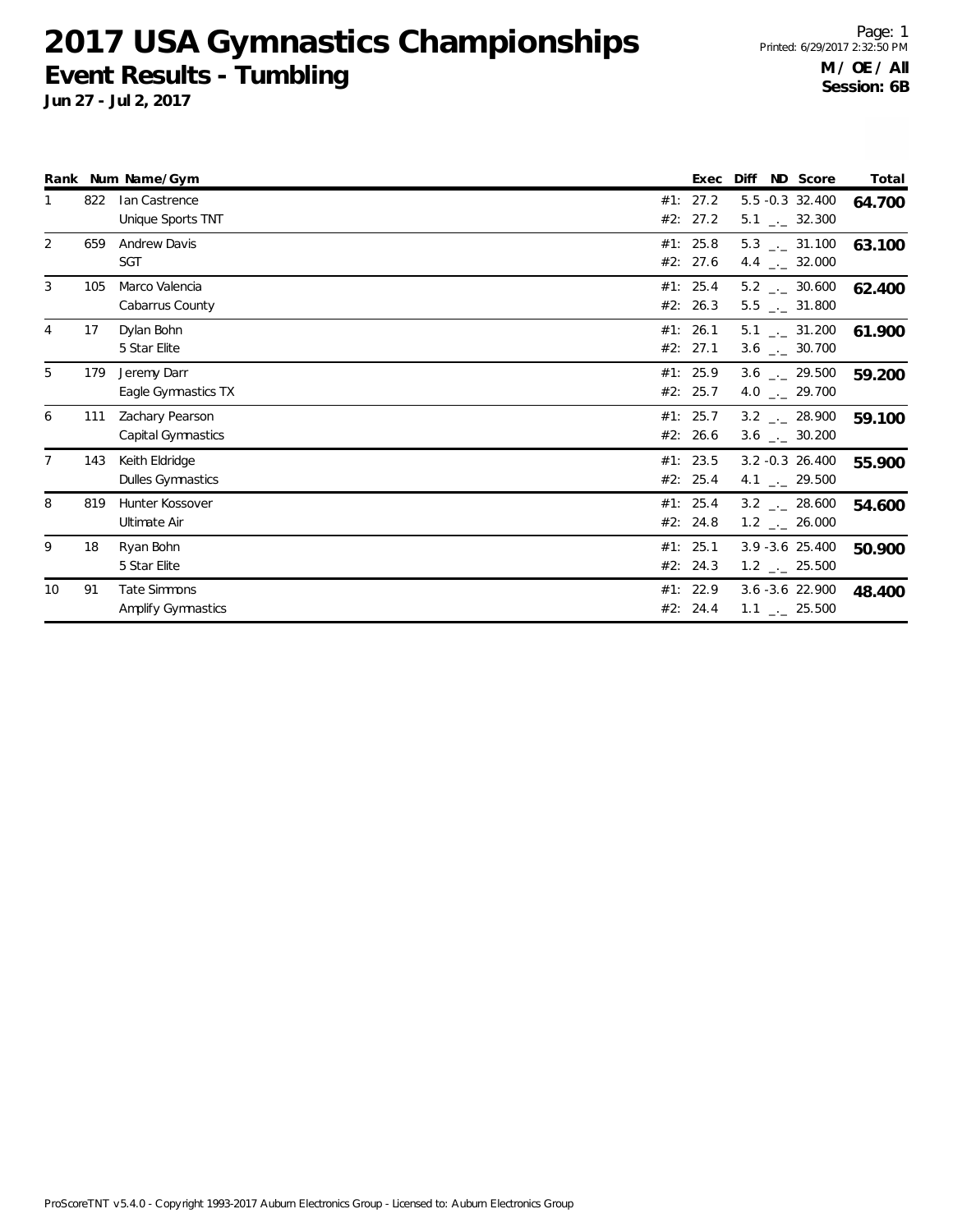### **2017 USA Gymnastics Championships Event Results - Double Mini**

|     | Rank Num Name/Gym   |  |  | Exec Diff ND Score          | Total                                      |
|-----|---------------------|--|--|-----------------------------|--------------------------------------------|
| 598 | Ariel Kibler        |  |  |                             | #1: 27.3 $5.2$ $\rightarrow$ 32.500 65.500 |
|     | Phoenix Elite       |  |  | #2: 27.8 5.2 . 33.000       |                                            |
| 436 | Trinity Van Natta   |  |  |                             | $#1: 27.7$ 5.2 -0.9 32.000 62.900          |
|     | Integrity Athletics |  |  | $#2: 28.4$ 3.4 - 0.9 30.900 |                                            |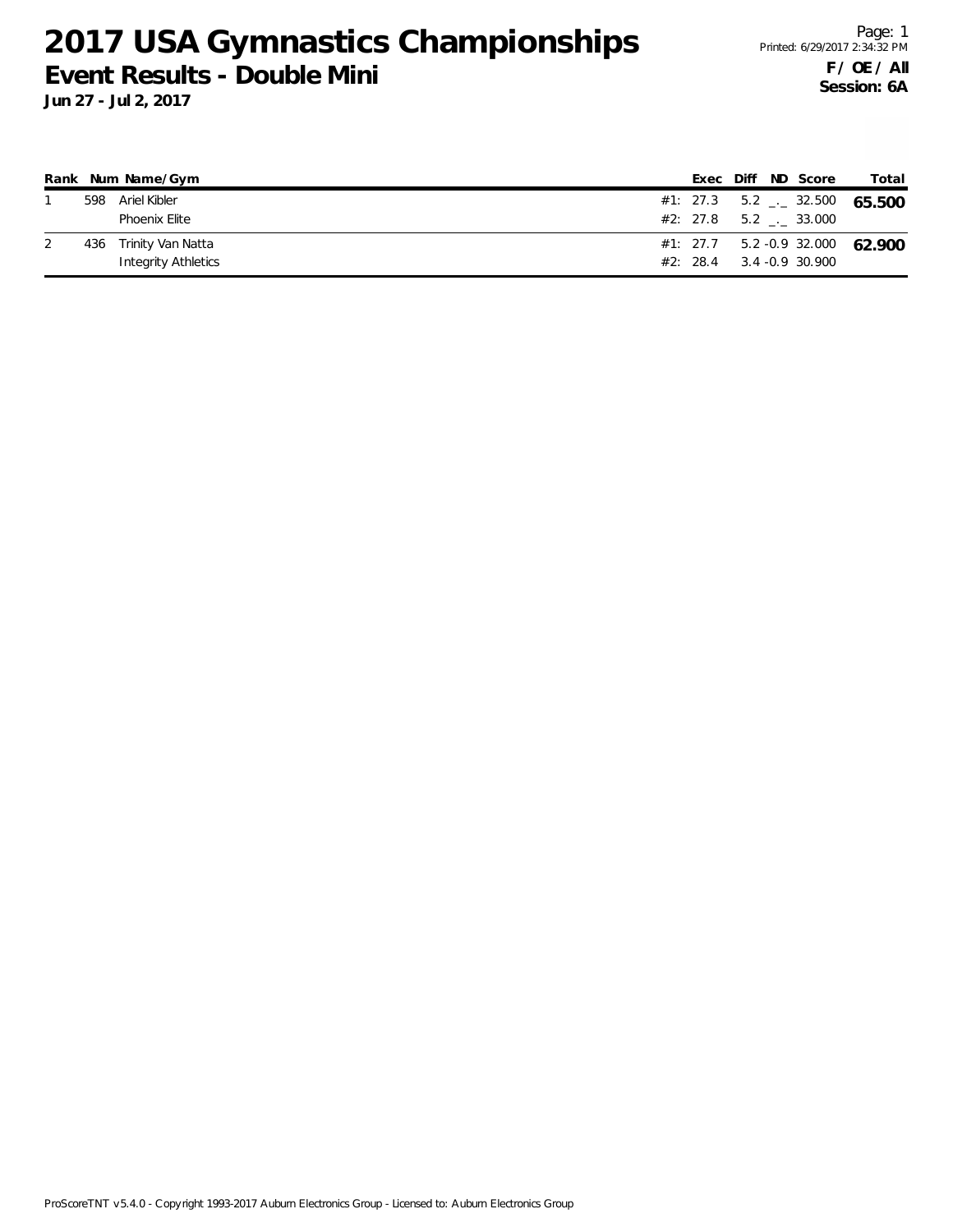#### **2017 USA Gymnastics Championships Event Results - Double Mini**

| Rank |     | Num Name/Gym                               |                         | Exec<br>Diff |                                              | ND Score | Total  |
|------|-----|--------------------------------------------|-------------------------|--------------|----------------------------------------------|----------|--------|
|      | 105 | Marco Valencia<br>Cabarrus County          | 28.4<br>#1:<br>#2: 28.2 |              | $6.4$ $-2.34.800$<br>$6.0 - 0.3$ 33.900      |          | 68.700 |
| 2    | 88  | Drake McMullen<br>Amplify Gymnastics       | #1: 28.0<br>#2: 28.3    |              | $6.4 -0.9$ 33.500<br>$6.4$ $-.$ 34.700       |          | 68.200 |
| 3    | 100 | Emilio Lehmer<br>Aspire                    | #1: 27.8<br>#2: 28.0    |              | $6.0$ $_{-1}$ 33.800<br>$5.6$ $_{-1}$ 33.600 |          | 67.400 |
| 4    | 547 | Kj Newman<br>National Gymnastics           | #1: 27.7<br>#2: 27.5    |              | $6.8 - 0.9$ 33.600<br>$6.4 - 0.3$ 33.600     |          | 67.200 |
| 5    | 62  | Taro Iovan<br>Airborne Colorado            | #1: 27.8<br>#2: 28.3    |              | 5.6 -0.9 32.500<br>$5.6$ $-.$ 33.900         |          | 66.400 |
| 6    | 250 | Andrew Winer<br><b>Fairland Gymnastics</b> | #1: 28.8<br>#2: 28.3    |              | 5.2 -0.9 33.100<br>5.2 -1.2 32.300           |          | 65.400 |
|      | 91  | Tate Simmons<br>Amplify Gymnastics         | #1: 25.4<br>#2:         | 0.0          | $6.0 - 1.2$ 30.200<br>$0.0$ _._ 0.000        |          | 30.200 |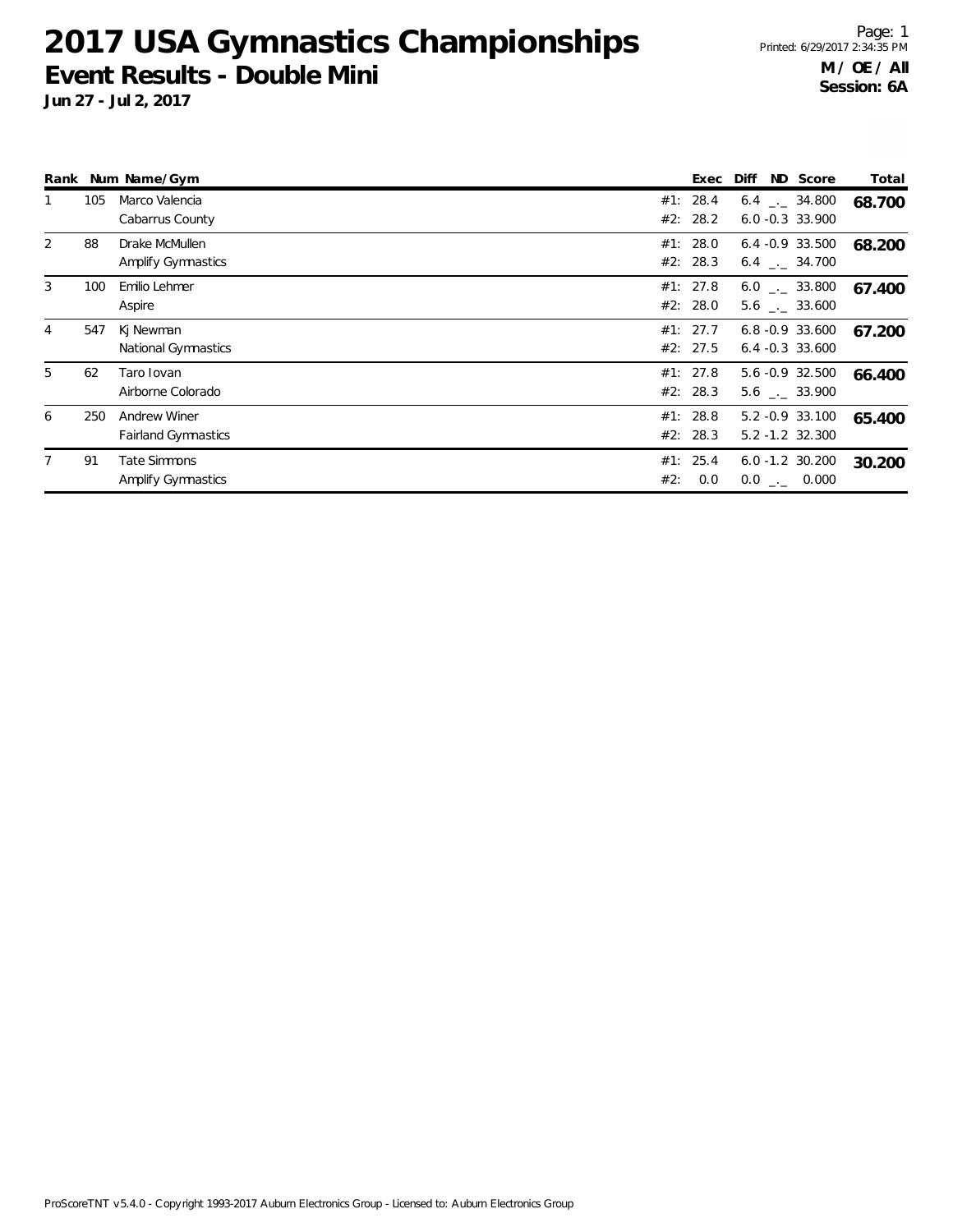# **2017 USA Gymnastics Championships Event Results - Synchro Trampoline**

|   | Rank Num Name/Gym         |     | Exec              |          | Diff HD Sync ND Score |                                   | Total  |
|---|---------------------------|-----|-------------------|----------|-----------------------|-----------------------------------|--------|
|   | 4668 Sharpe - Vigil       |     | #1: 17.1 0.0 0.00 |          |                       | 18.4 0.0 35.500                   | 72.700 |
|   | Acrospirits               |     | #2: 14.6 7.6 0.00 |          |                       | 15.0 0.0 37.200                   |        |
|   | 3799 Hiruko - Schein      |     |                   |          |                       | #1: 15.0 0.0 0.00 14.2 0.0 29.200 | 70.700 |
|   | Air Sports                |     | #2: 15.6 8.1 0.00 |          |                       | 17.8  0.0  41.500                 |        |
| 3 | 4665 Van Natta - Yesharim |     | #1: 15.2 0.0 0.00 |          |                       | 15.8 0.0 31.000                   | 55.300 |
|   | World Elite               | #2: | 8.8               | 5.3 0.00 |                       | 10.2 0.0 24.300                   |        |